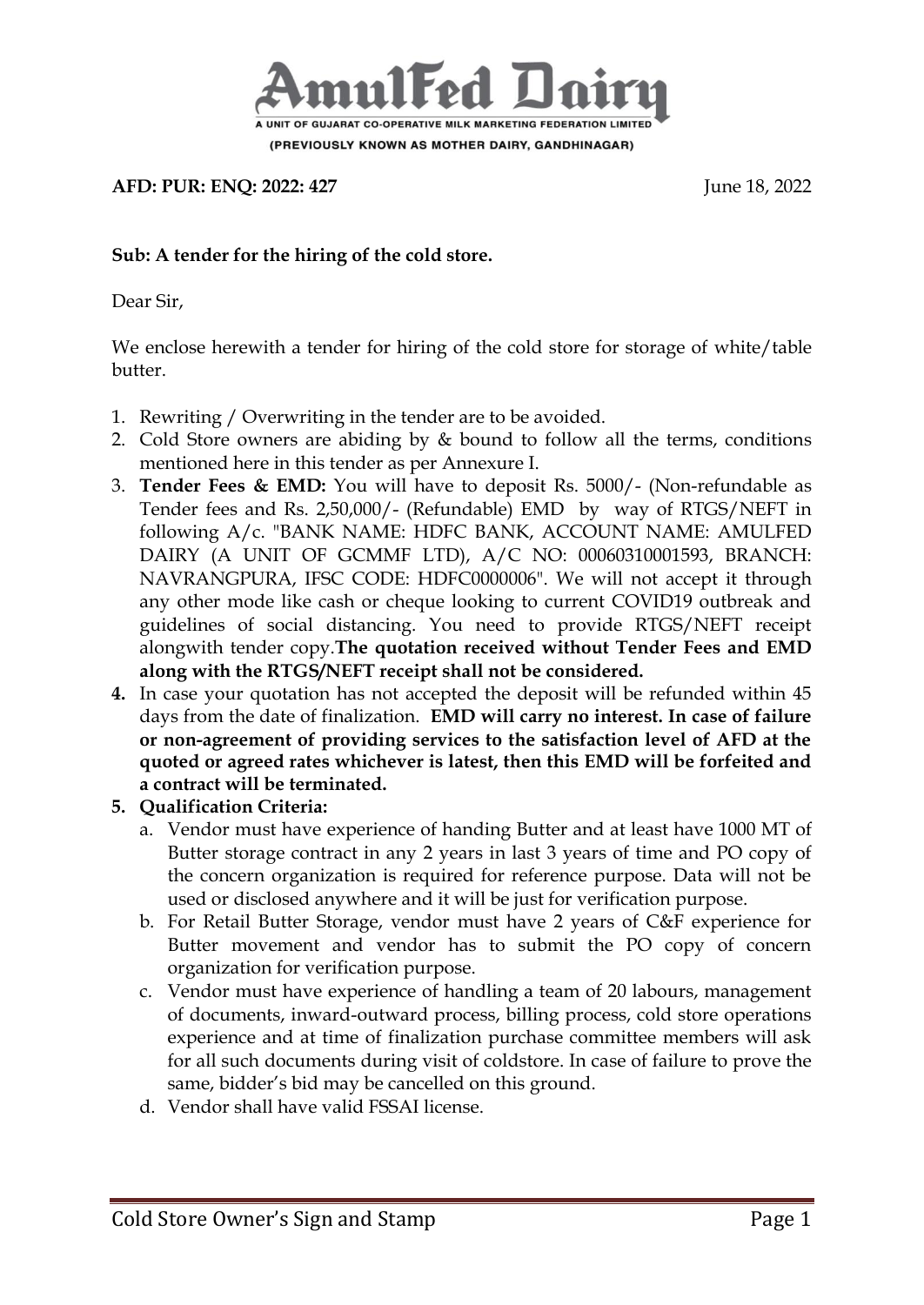### **6. Vendor Registration Form:**

- All the interested bidders have to participate in the inquiry through our purchase portal by registering your firm as a new vendor (if your firm already have registration in our PP, than you have to login to your account and request AFD to send RFQ).
- Interested bidders have to registered your firm in our Purchase portal. Website for our portal is as >>>: <http://afdpurchase.amul.in/>
- Click Below links for Guidelines : Guide for VRF - [Other than MANUFACTURERS](https://in-mum-m110.icewarpcloud.in/collaboration/#ticket=eJxNjMEOgjAQRL.GvaGlUNrLHgiKJ5WgeId2K0QFU8r,W24mM2.SSWaeKIyyvOcyVSYBi4dZrx.a,BKJsl6dHrqFIs7q2fnuDRorWP4mmsBhzJNMZoJJlQEhjJjzPBckUsmE3p,W0WwPdnaBj6YKjIODrn6grfRDN4U4F5e2Ksp72xyb2.5rLBhM4IVMEUuZlJp.VjQxZA__t&url=https%3A//amul.icewarpcloud.in/teamcha)
- Offer through mail/hardcopy are not accepted and stand for rejection, your competitive bids should be submitted through our online portal only.

#### **The quotation received without Vendor Registration Form shall not be considered if you are not registered vendor with us and participating first time in the process.**

### **Following documents should be attached with Bid**

- 1. Memorandum of association/partnership deed
- 2. PAN No
- 3. GST No,
- 4. Registration copy of Bombay Shops and Establishment Act
- 5. Provident Fund No and Allotment date,
- 6. Professional Tax No,
- 7. Audited Income Tax return & a Turnover copy of last 3 financial years
- 8. Labour Licence Copy etc.
- 9. Purchase Order / Contract Copy and Work Experience certificate of similar kind of work from reputed organizations
- 7. All pages of tender including rate form (Annexure II) must be signed & sealed by cold store owners which are considered as your acceptance for all rates, terms & conditions mentioned in the tender.
- 8. No guarantee is given for the selection of cold store for hiring purpose on lowest offer basis. It would be purely merit-based and management discretion.
- 9. No telephonic/personal follow up from your side will be entertained. Canvassing in any form may lead to disqualification straightway.
- 10. The last date for submission of tender is: **05.00 pm: July 05, 2022**. The sealed covers must be superscribed with **"AFD: PUR: ENQ: 2022: 427"** addressed to General Manager, AmulFed Dairy, Near Indira Bridge, Village: Bhat, Dist: Gandhinagar-382428.
- 11. This inquiry contains 09 pages.

Thanking you.

Yours faithfully,

Purchase dept.

Encl: Annexure I : Terms and Conditions Annexure II : Rate Form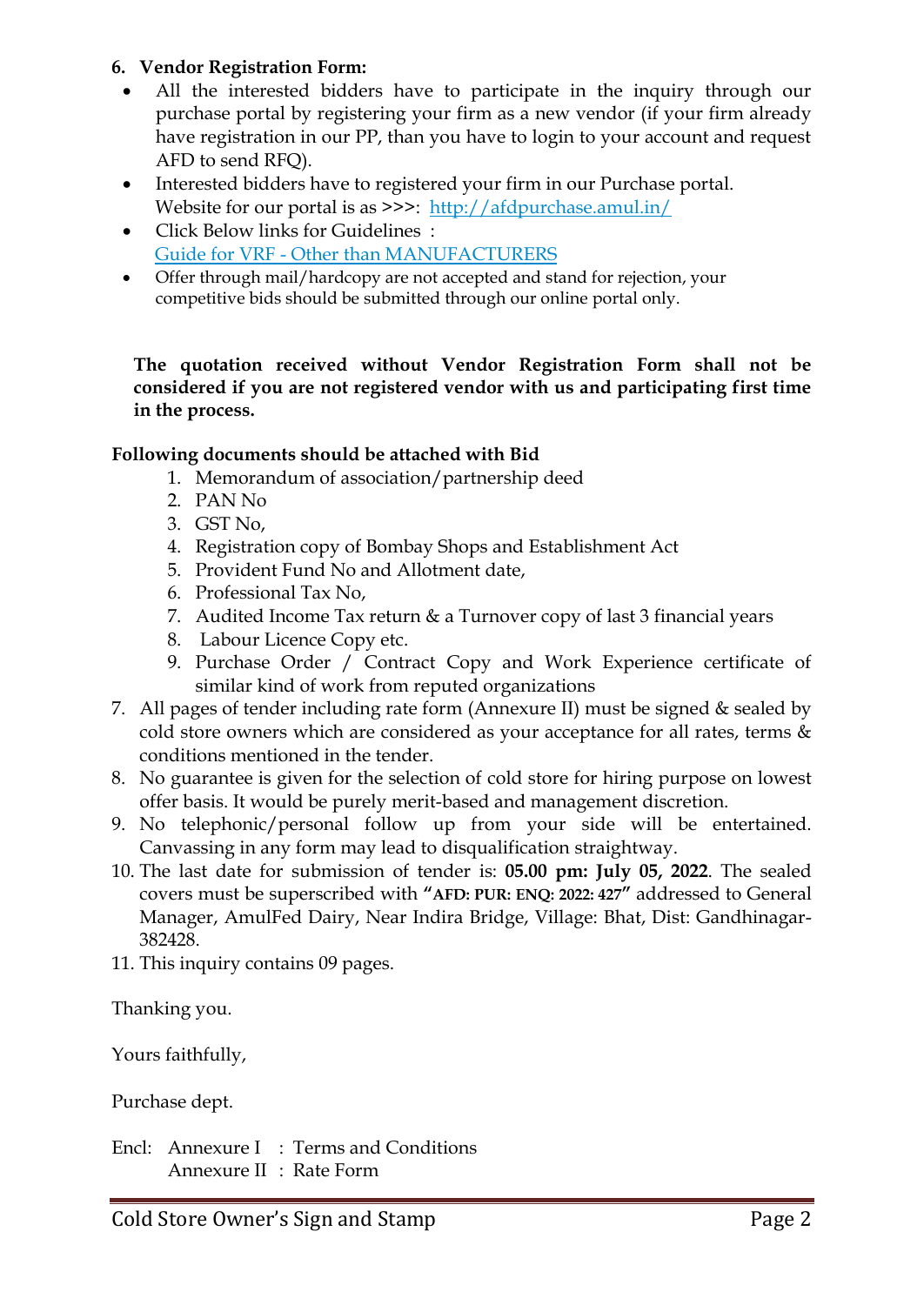## **ANNEXURE - I**

### **TERMS AND CONDITIONS FOR HIRING OF COLD STORE:-**

This inquiry is issued for following activities.

#### **Part A : Bulk Pack Butter Storage** a. Preservation of White/Table butter at -15 C to -20 C b. Unloading/Loading of White/Table butter

## **Part B : Consumer Pack Butter Storage**

a. Preservation of White/Table butter retails pack at -15 C to -20 C (500 g Consumer Pack and 500 g IP Pack only) In extreme case, we may shift 10 g blister, 20 g butter pack, 100 g, 200 g and all other retails packs.

b. Unloading/Loading of retail pack of Table butter

c. Preparing vehicle loading sheet, Sending details to AFD Ice-Dispatch office for invoices and E-way bill generation, taking print out of invoice and E-way bill, communication to AFD official on mail, Final dispatch upon confirmation as per AFD SOP, proper stock maintenance.

d. Internet connected PC, Printer and mail facility is required alongwith a dedicated manpower for managing invoice and E-way bill.

## **Part C : Butter Export activity for Bulk/Retail butter**

- a. Whenever export container comes for butter loading, Online stickering activity (Removing old batch sticker and apply new batch sticker plus apply serial number sticker) to be done on each boxes
- b. Loading of same in container will remain in vendor's scope.
- c. In case of cold storage cannot manage labours to load the same, AFD will arrange it at prevailing market rate and if any difference is the between approved rates and requested rates, then it will be debited from cold storage owner's account.
- d. In case of palletized export order, hand trolley to be arranged by vendor and with all above activities, loaded wooden pallets to be arranged in the container

## **Vendor can quote either for Part A or Part B or both parts in rate sheet given in Annexure II.**

## **Part-C is mandatory for all who has quoted for either Part A or B**

- 1. This contract will remain valid from 1 year from the date of hiring, but its duration can be extended as per AmulFed Dairy's requirement. It may be extended for further 3 months of period with mutual agreement if required.
- 2. The scope of this contract is to provide clean and properly fumigated hygienic Cold Storage space to AmulFed Dairy to store White/Table butter duly packed in 20 Kg Bulk pack or consumer packs of various sizes. Upon verification of the same, purchase committee comprises of representatives from Purchase, QA and User dept will visit cold storage and provide clearance for utilization for cold storage with required actions for open points which need to be addressed.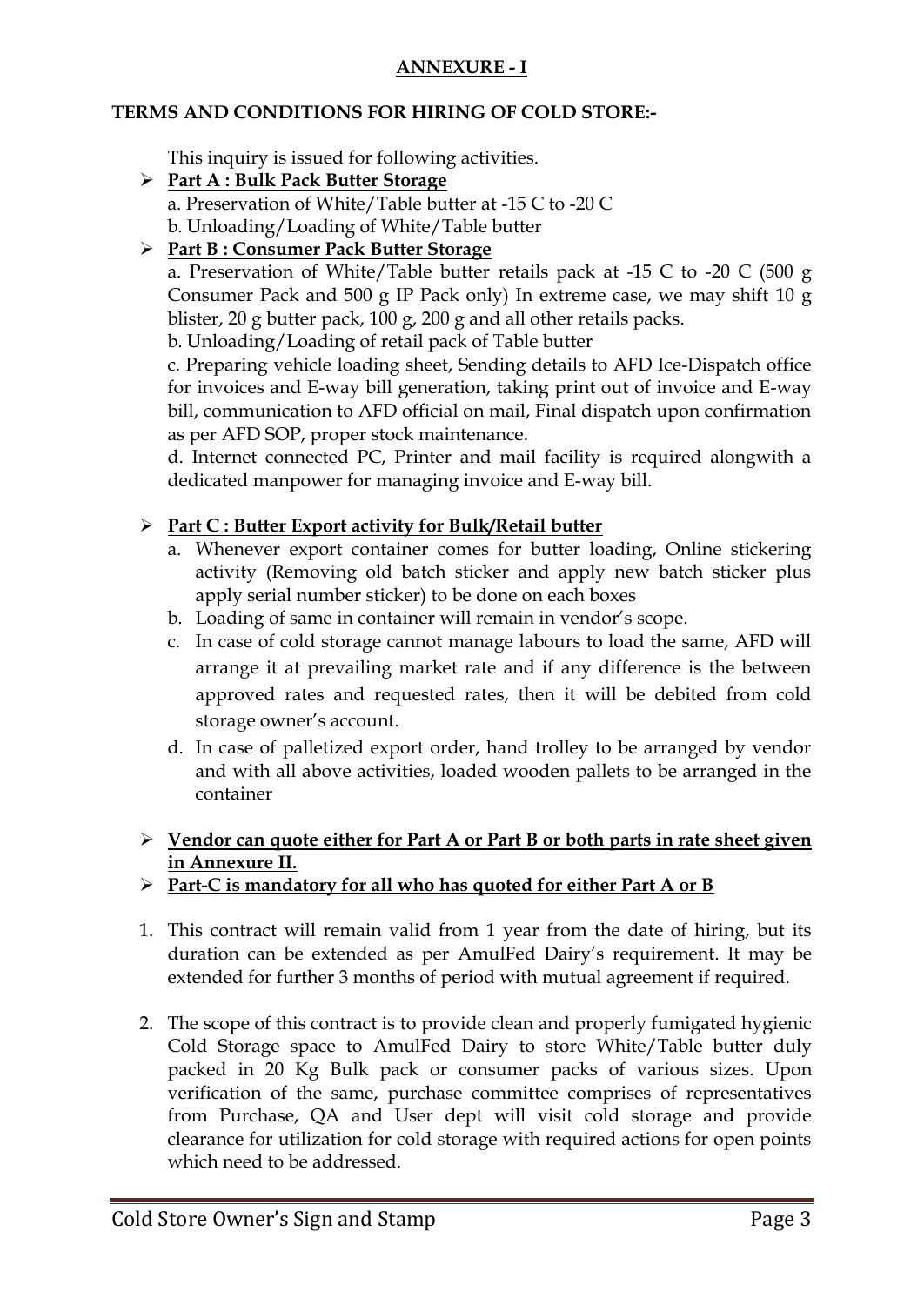- 3. Cold Store owner shall address the points raised by the committee and confirm within 10 days from the date of list of open points received/purchase committee visit date.
- 4. AmulFed Dairy can provide timely instruction for maintenance, cleaning or any specific requirement related to product hygiene.
- 5. The approximate requirement is for 10000 MT of white/table butter for 12 months in flush season preferable from August 2022 to July 2023 which may extend depends upon procurement of milk and production of white/table butter.
- 6. **Bulk Butter Projection and payment terms (Storage Temperature: -15 0C to - 20 0C):** We may tentatively store 700 MT in Aug 22, 900 MT in Sep 22, 1000 MT in Oct 22, 1000 MT in Nov 22, 1200 MT in Dec 22, 1200 MT in Jan 23, 1000 MT in Feb 23, 800 MT in Mar 23, 600 MT in Apr 23 and 500 MT in May 23, 600 MT in June 23, 600 MT in July 23.

In lean season starting from May quantity may be reduced and return from cold store to AmulFed Dairy will start. It's a projection and not confirms quantity. Please don't consider it as a minimum commitment quantity. It may vary depending of the amount of milk received. AmulFed Dairy is liable to pay charges as per actual quantity stored at the cold store.

- 7. **Retail Butter Projection and Payment terms (Storage Temperature: -15 <sup>0</sup>C to -20 <sup>0</sup>C):** 500 g CP and 500 g IP butter will be stored in this contract and we require approximate storage capacity of 500 MT butter. It's a projection and not confirms quantity. Payment will be done on monthly basis based on "Opening balance quantity + Total input quantity".
- 8. The hiring of space can be increased or decreased as per requirement of AmulFed Dairy, Gandhinagar and cold store owner is abide to provide space accordingly if the cold store is selected by AmulFed Dairy, Gandhinagar.
- 9. All cold stores to be offered should be totally insured and as per Government rules & regulations if any duty/fee/tax are payable then it is the sole responsibility of cold store owner to observe and clear all formalities from the appropriate Government authorities.
- 10. AmulFed Dairy is ISO-9001: 2015, ISO 14001: 2015, ISO 22000:2015, FSSC 22000 Version 5.1 –ISO TS 22002-1:2009 (Food) and additional FSSC 22000 version 5.1 requirements certified unit. We follow Quality, Food Safety & Environment-friendly processes in our factory & also expect same to be followed in your company. Employees engaged by the Cold Store Owner for the above loading/unloading and product handling should strictly adhere to the AmulFed Dairy norms while they are in AmulFed Dairy own/hired premises and shall not smoke, eat pan masala etc. within AmulFed Dairy premises. The Cold Store Owner would be imposed a fine of Rs. 5000/- + applicable GST, if anyone found violating the rule and damage to the product of AmulFed Dairy, Gandhinagar.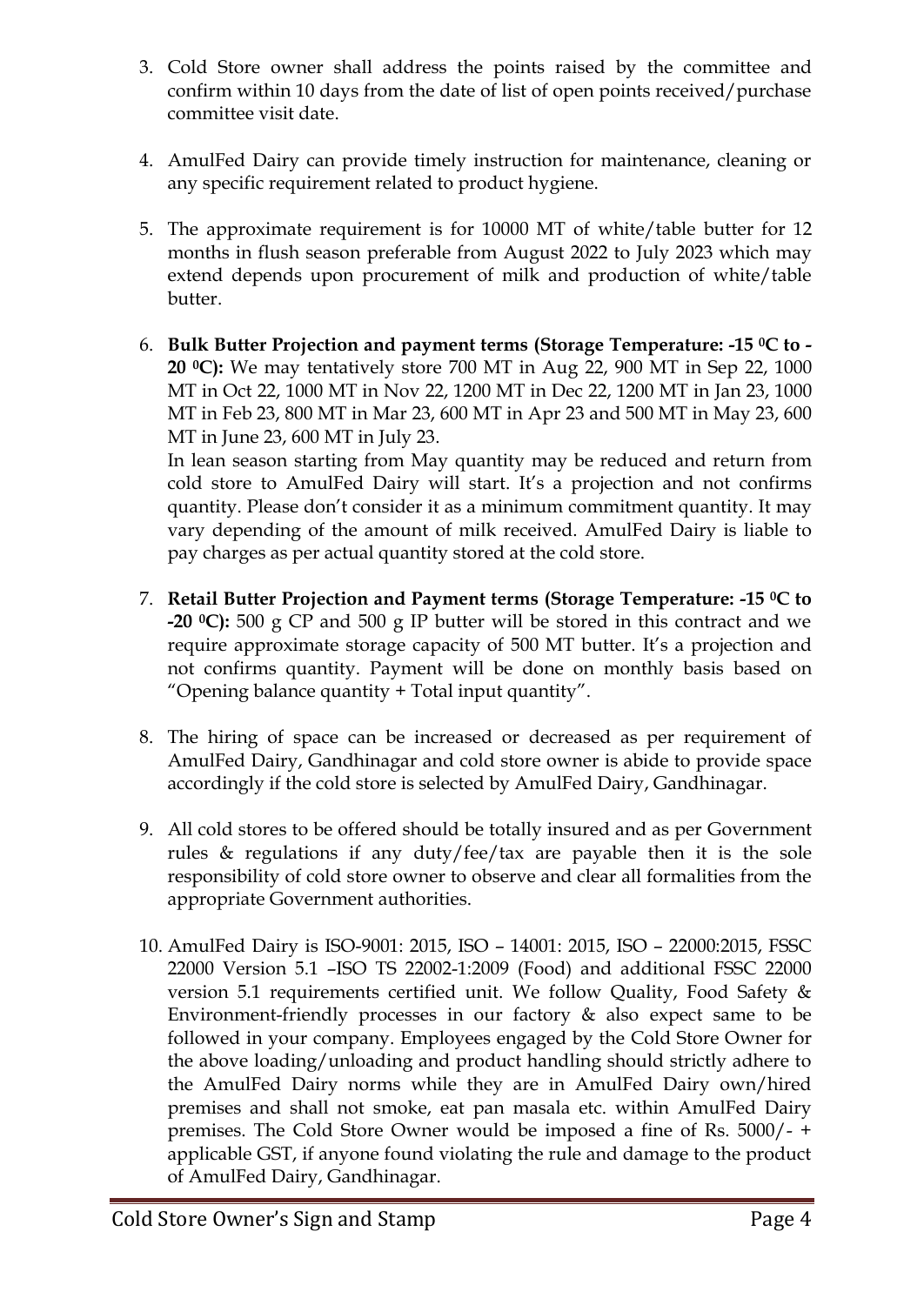- 11. Bidder must have to register with FSSAI and submit the license copy to AFD within 15 days from the allotment of contract specifically for Butter handling and storage.
- **12.** The product would be sent to your facility from time to time through refrigerated vehicle provided by approved transporter from AmulFed Dairy, Gandhinagar. Cold Store owner shall unload the same immediately for preservation in cold store. **Loading temperature of the product shall be directly from manufacturing plant hence it varies from +7 to +15 C at the time of loading in the vehicle. Cold Store Owner needs to consider the same while providing an offer.**
- 13. Record Keeping: Cold storage owner has to maintain FIFO system strictly for the incoming and outgoing stock to and from Cold Storage and make available all records for AmulFed Dairy's verification as and when required by AmulFed Dairy, Gandhinagar. Cold store owner shall further carry out all administrative measures to keeps the records meaningful.
- 14. Temperature:

Cold Storage owner shall ensure temperature between – 15 C to – 20 C for butter preservation, for 24 Hrs during entire contract period without any interruption.

- 15. Since, AmulFed Dairy, Gandhinagar has to store wet products for preservation by refrigeration in cold storage; it will be Cold Storage's responsibility to maintain storage space clean and in hygienic condition.
- 16. Any damage to the product during storage period will be in cold storages' purview and it is the responsibility of cold store owner. If AmulFed Dairy founds any deterioration with respect to a product or Microbiological quality (Yeast and Moulds) on a product due to no proper care taken at the cold store than necessary penalty will be charged to the respective cold store owner. In extreme case, AmulFed Dairy may recover the cost of damage to the product as well. The decision of General Manager will be final and binding to both parties in this case and cannot be challenged further.
- 17. Cold Storage shall make its own arrangement for loading/unloading of Material in case of any break down in the system or in case of an emergency at its cold store i.e. Ammonia leakage, Fire etc. Any Damage due to such negligence will attract heavy penalty and SAFETY is topmost priority.
- 18. Chewing of Tobacco, Smoking, Drinking of Alcoholic beverages and use of any such products are totally prohibited in owned or hired premises of AmulFed Dairy. Violation of this will attract a penalty of Rs. 5000/- + applicable GST per occurrence and leading to permanent no entry to labours or any of your representatives identified doing so.
- 19. Product insurance is taken care of by AMULFED DAIRY. However, premises insurance will be under Cold Store Owner's scope.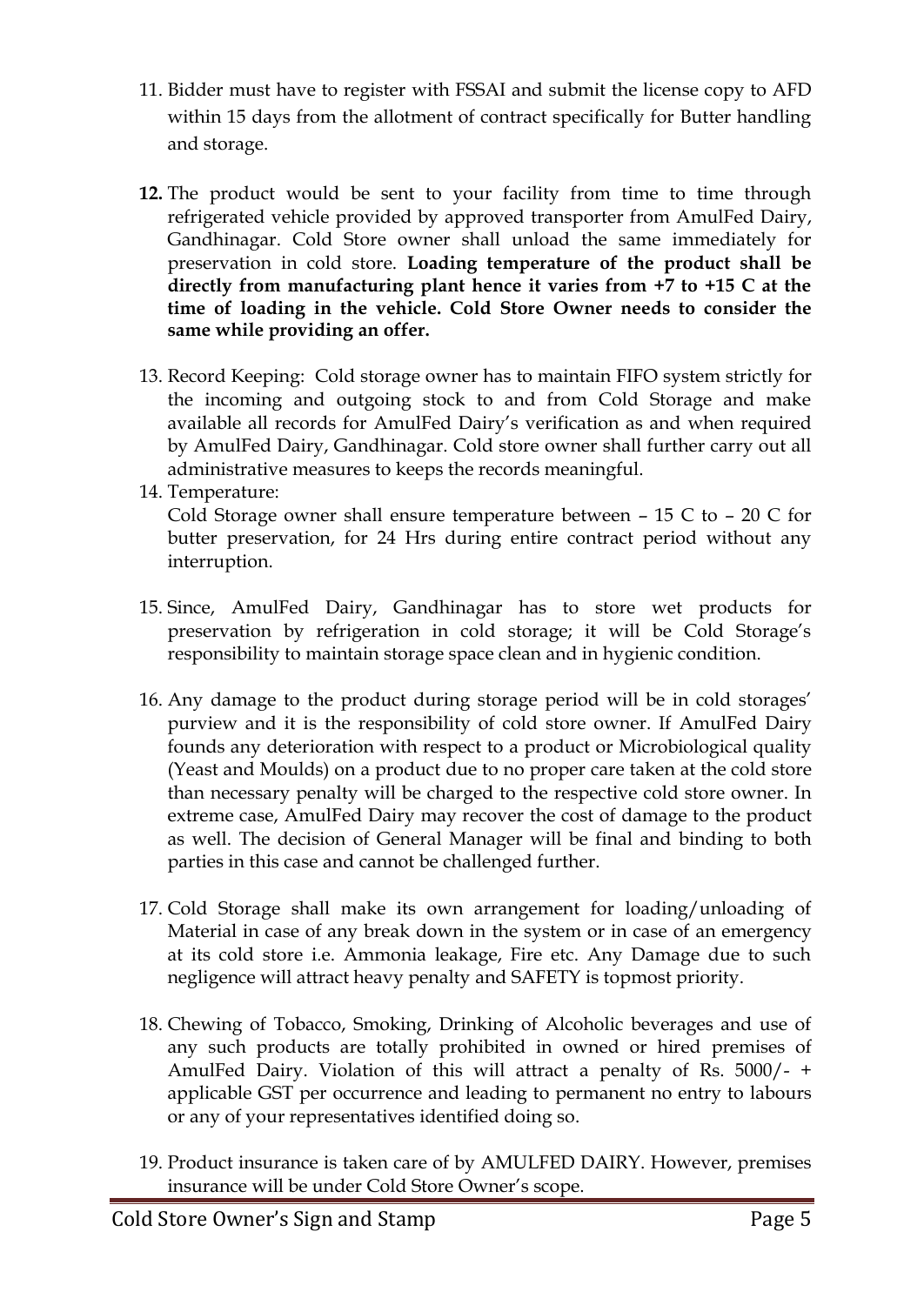- 20. Price basis will be considered as per **Rs/MT/Month** basis.
- 21. Billing for preservation charges:
	- a) Bulk Butter: It will be raised by the Cold Store Owner on every month for max closing Quantity of white/table butter lying at its cold storage in particular month. i.e. if for the period of 01.10.2022 – 31.10.2022, we have stored 300 MT butter maximum at particular day then formula as follows.

# **Monthly bill = Max Qty stored in particular month (In MT) \* Approved Rate (Rs/MT/Month)**

- b) **Retail Butter -** Payment will be done on monthly basis based on "opening balance quantity + Total Input quantity" on every month and based on the same payment will be processed.
- **22. Payment will be done on submission of bills in duplicate and subject to deduction applicable TDS as per records for monthly preservation (log sheet data in form of excel graph as well as automatic data logger print out) and stock statement along with the invoice with all inward and outward entries alongwith vehicle,LR and MTC/invoice details.**
- 23. Price basis will remain fixed. Rates given by you are considered to be inclusive of rent and all applicable charges, taxes and duties etc. GST will be exclusive if Applicable. (TDS to be deducted from monthly payment). AFD will provide additional C&F charges in case of direct dispatch needs to be done and some minimal supervisory C&F charges will be applicable.

### **24. Advance payment and Deposits are not provided by AmulFed Dairy. No any other expenses will be reimbursed or paid by AmulFed Dairy than above-mentioned details.**

25. The monthly bill is to be presented in AmulFed Dairy along with a reference to PO/contract no and it will be paid within 15 days after presentation at AmulFed Dairy, Gandhinagar.

## **26. Loading / Unloading of White or Table butter at Cold Storage:**

- Billing for unloading/loading charges shall be raised in duplicate along with preservation charges invoice on monthly basis. Loading/ Unloading charges shall be calculated as per actual and not as per any quantity commitment.
- The product shall be unloaded within 4 hours after vehicle reporting to your cold storage. In case of cold storage cannot manage labour to unload the same, AFD will arrange it at prevailing market rate and if any difference is the between approved rates and requested rates, then it will be debited from cold storage owner's account.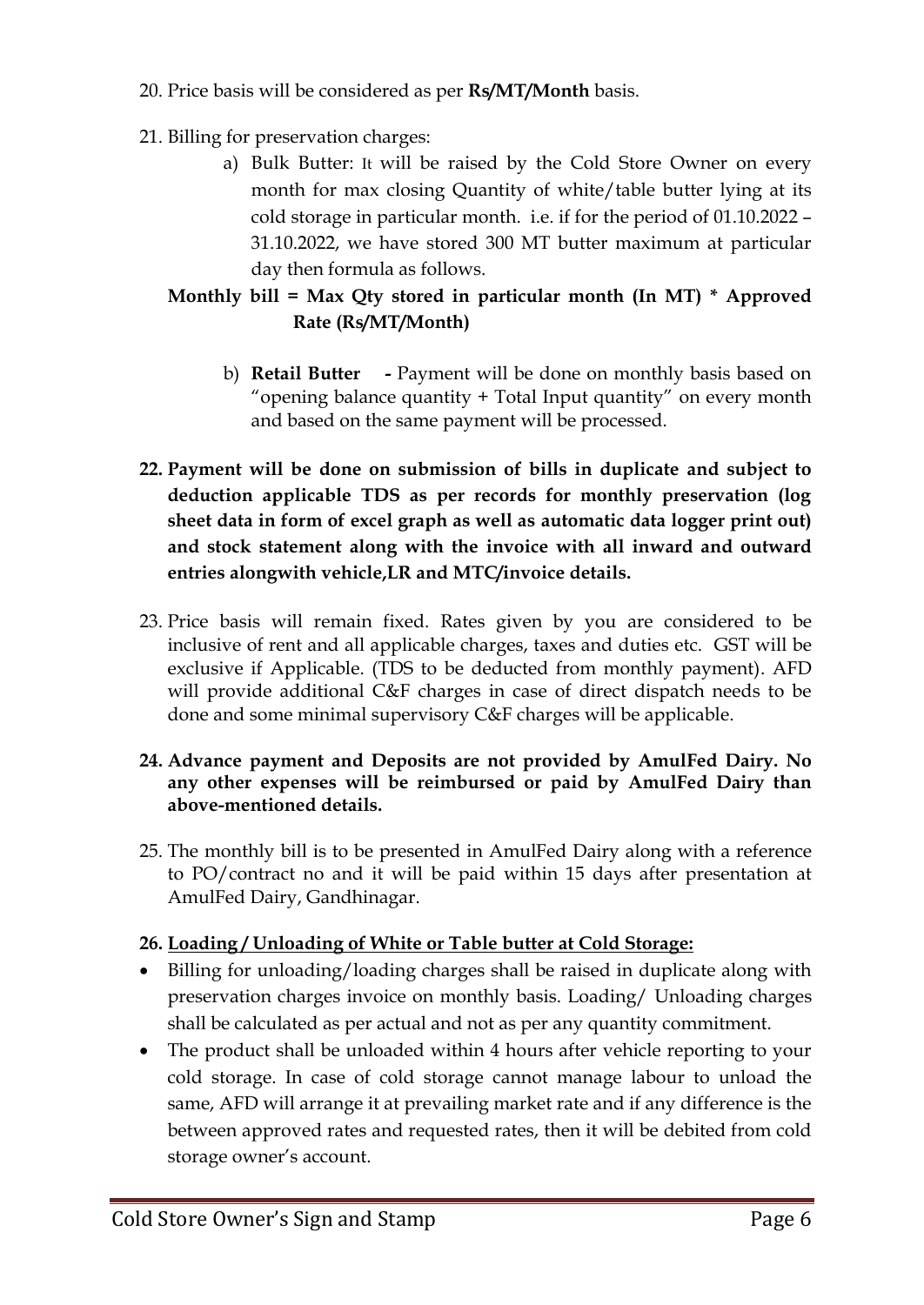- Cold storage shall ensure to keep a record of unloading temperature of butter every day and record of the same shall be ready for presentation as and when required by AmulFed Dairy, Gandhinagar.
- Any damage to the product during loading/unloading at Cold storage is solely cold storage's responsibility and damage cost will be borne by you as certified by AmulFed Dairy officials.
- Cold storage shall take full insurance policy for the labour provided.
- For any shortages in material reported an equivalent amount shall be deducted from the Cold Storage's bill.
- It would be the responsibility of the Cold Storage to ensure that the quality of Material remains unadulterated during the loading/unloading and storage period. If at any point of time, AmulFed Dairy finds that the Cold Storage has indulged in any activity resulting into deterioration in the quality of material, AmulFed Dairy may cancel the contract with immediate effect/ initiate legal actions against the Cold Storage / ask the Cold Storage to make the payment for the equivalent amount of the quantity of material, in question.
- **During direct loading from Cold Storage to outside depots, standard SOP of butter dispatch needs to be follow by cold-store owner for which our Butter/Ice-cream dispatch and QA team will provide training and SOP after allocation of contract.**
- 27. AmulFed Dairy can vacate cold store by giving one month notice period without showing any reason. Cold Store owner may also ask to vacate cold store to M/s. AmulFed Dairy by giving notice 3 months before as we are storing bulk products and movement of the same will take time.
- 28. All legal formalities or govt. procedures concerning warehousing/Cold storage should be fulfilled by you so that our goods would not be confiscated by any authorities for any rule violation by you. All charges/fees for this should be borne by you.
- 29. In any matter (s) like deciding penalty (fine) / deciding cost of damaged (wastage) made/inferring the meaning of any term (condition) of tender, the decision of AmulFed Dairy's General Manager will be final and binding to the cold store owner and cannot be challenged into the court of law.
- 30. If at any stage, AmulFed Dairy finds that cold store owner has not followed or has violated any of the tender/agreement terms/conditions then AmulFed Dairy will have right to terminate the complete work order/agreement without giving any prior notice.
- 31. In case of any dispute, the decision of General Manager of AMULFED DAIRY will be considered as final and binding to both parties. General Manager, AmulFed Dairy reserves the rights to cancel/ terminate the contract, even after awarding of the contract, without assigning any reason & same shall be binding to the contractor.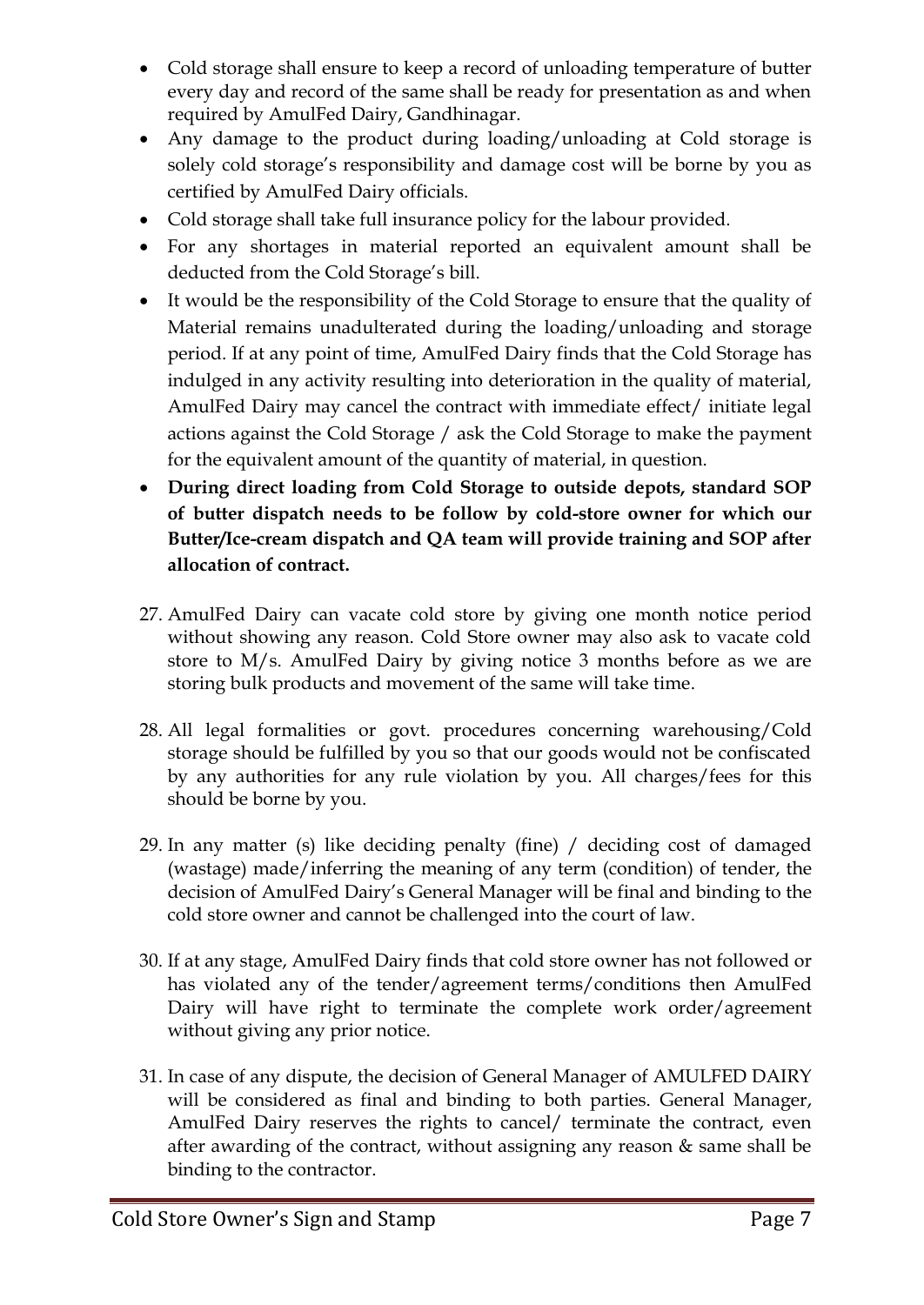out by mutual discussion only. The decision of General Manager – AmulFed Dairy shall be considered as final and binding to both parties. In extreme case, when it needs to be approached to legal authorities, jurisdiction will be Ahmedabad.

32. For any dispute regarding this tender/ contract/agreement, shall be sorted

- 33. Management reserves the rights to accept or reject the any / all offers submitted by Cold Store Owners, without assigning any reasons. Management decision in these regards would be considered as final and no complaints will be entertained.
- 34. Cold Storage cannot take a distributorship or involve in direct or indirect buying/selling activity of the product for which vendor is appointed as a  $C \&$ F agent/ rent the cold store to AmulFed Dairy. Cold Storage cannot deal with any of the member union or GCMMF as a distributor or buying/selling agent.
- 35. Cold Store owner cannot refuse to provide material in any case or cannot hold the material supply in any case as AmulFed Dairy has sole ownership of material stored in Cold store and such activity of cold store affect the operation of AmulFed Dairy. If such incidence will be reported, then penalty + applicable GST will be levied on Cold Store owner which may be deemed fit by management and will be deducted from the amount payable to Coldstore owner. In extreme case, AmulFed Dairy may go for legal action if the matter is not resolved on the mutual agreed basis.

I, the undersigned have understood and is agreeing with and accepting above mentioned terms & conditions.

Cold Store Owner's Sign & Name Company Seal

Name of Cold Store Owner **Date:** Date: